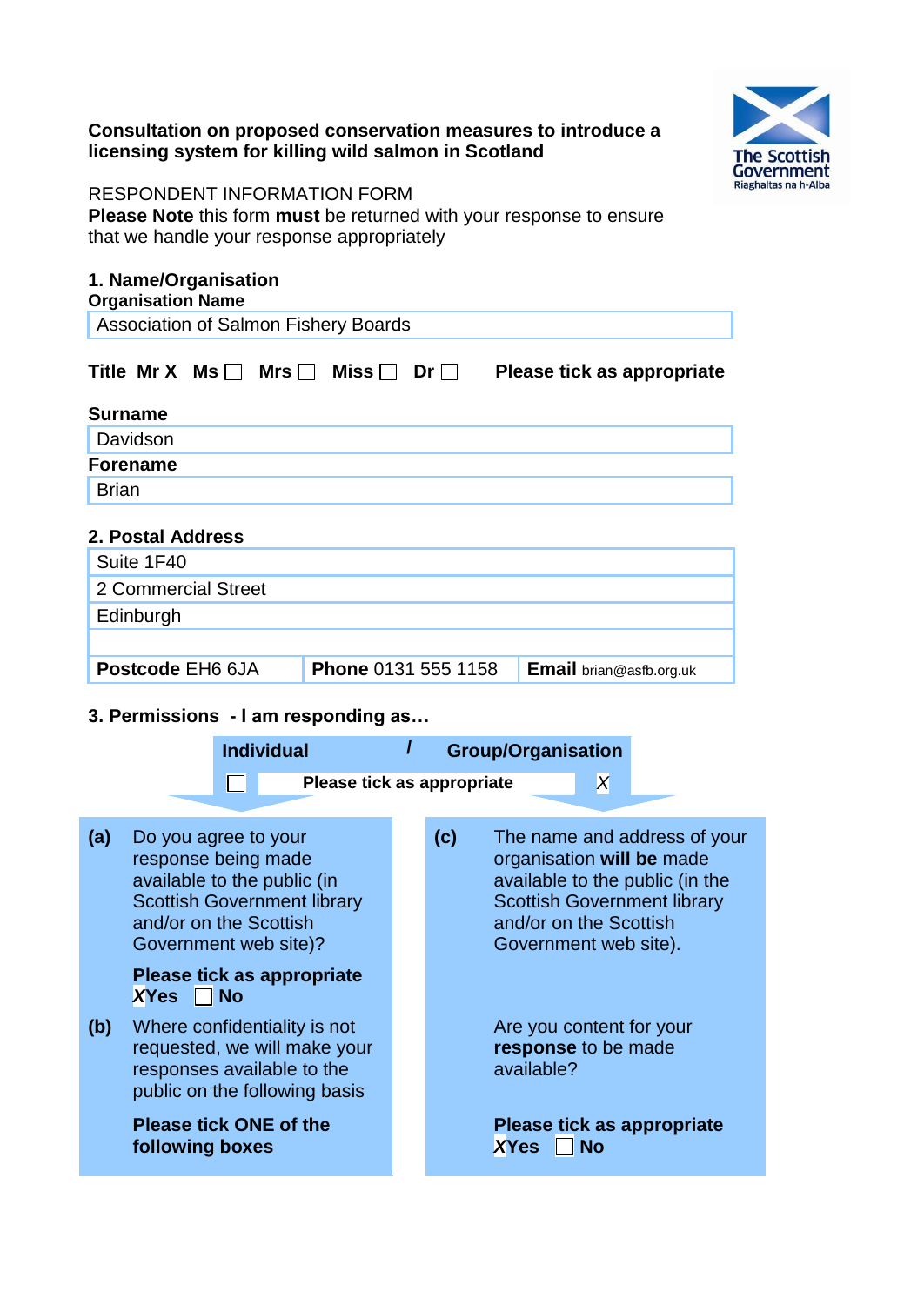|     | Yes, make my response,<br>name and address all<br>available                                                                                                                                                                                                                                                                                     | X<br><b>or</b> |  |  |              |  |  |  |
|-----|-------------------------------------------------------------------------------------------------------------------------------------------------------------------------------------------------------------------------------------------------------------------------------------------------------------------------------------------------|----------------|--|--|--------------|--|--|--|
|     | Yes, make my response<br>available, but not my<br>name and address                                                                                                                                                                                                                                                                              | <b>or</b>      |  |  |              |  |  |  |
|     | Yes, make my response<br>and name available, but<br>not my address                                                                                                                                                                                                                                                                              | l 1            |  |  |              |  |  |  |
|     |                                                                                                                                                                                                                                                                                                                                                 |                |  |  |              |  |  |  |
| (d) | We will share your response internally with other Scottish Government<br>policy teams who may be addressing the issues you discuss. They may<br>wish to contact you again in the future, but we require your permission to do<br>so. Are you content for Scottish Government to contact you again in relation<br>to this consultation exercise? |                |  |  |              |  |  |  |
|     | Please tick as appropriate                                                                                                                                                                                                                                                                                                                      |                |  |  | <b>X</b> Yes |  |  |  |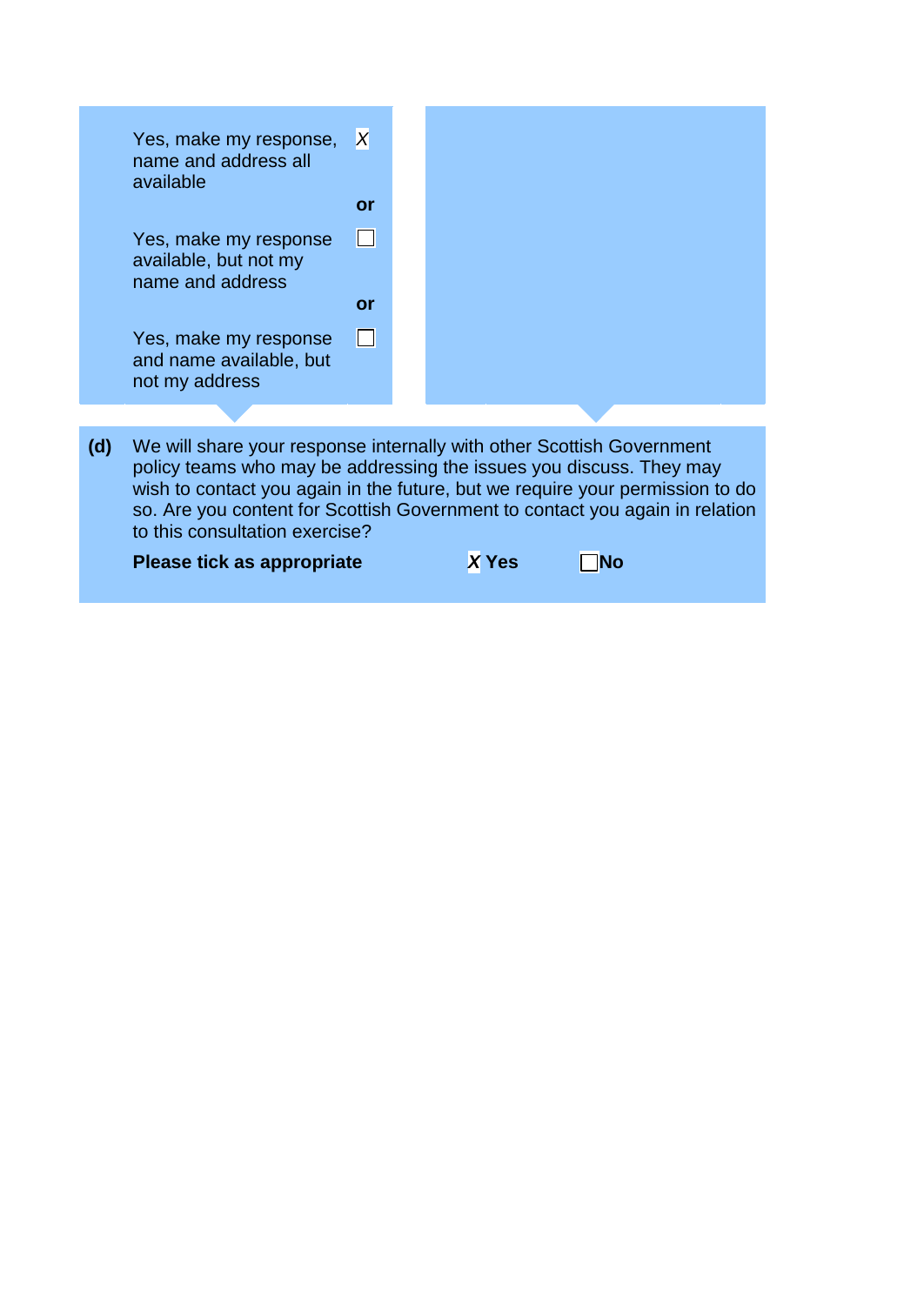## **CONSULTATION QUESTIONS – RESPONSE TEMPLATE**

**Q1** Do you agree with the proposal that Scottish Ministers introduce, for conservation reasons, a ban on killing wild salmon by all methods except under licence? If you disagree, please provide suggestions for alternative measures which, within the context set out in the consultation paper, would deliver the objective of a more robust regulatory framework to control killing of salmon to enable conservation objectives to be met.

**The Association of Salmon Fishery Boards (ASFB) summarise 6 key points in the preamble below. Our detailed comments follow in the remainder of the response to Q.1 and subsequent questions.**

- *1. The ASFB membership does not support the unsustainable killing of salmon. Our members agree with the principle of a mechanism to ensure that killing of salmon is sustainable in Scotland. ASFB understand that there are a number of pressures and drivers at play which make it important that Scotland can demonstrate to the wider salmon management community that exploitation of wild salmon is sustainable.*
- *2. Some of our members do not accept the evidence base for, and modus operandi of, the current proposals. The overall conservation ethos of the scheme is welcomed, given that its scope will extend to both net and rod fisheries, although ASFB note that the rod fishery is already releasing a significant proportion (c. 80%) of the catch. Not enough detail is proposed on the practical and operational aspects of the scheme and how decisions would be made on licensed numbers. As yet, no information on licence cost or the structure of charging is available.*
- *3. All members agree that salmon killed for sale should be tagged but not all members agree with the tagging of all salmon killed. There is a general view that tagging of fish in the net fishery will aid enforcement and this is strongly supported. Some members believe that tagging in the rod fishery will be complex, and the ban on sale of rod caught fish means such fish are not marketable in any case. However, the law enforcement benefits of tagging in both fisheries are recognised by some members.*
- *4. Many members agree with some regulation of fishing tackle to aid release of fish. The detail on this will be important, although of equal or greater importance is fish handling and good practice with release technique.*
- *5. The package of measures as proposed will create additional work for water bailiffs and police – this is likely to be substantial in terms of checking compliance with licences, tags and fishing tackle.*
- *6. ASFB and members express a willingness to engage with Scottish Government to assist the development of appropriate measures.*

ASFB agree in principle with a more rigorous and effective framework of control to ensure that exploitation of Atlantic salmon is sustainable. Notwithstanding that, we would like to make clear that there are a wide range of views within our membership in terms of how this can be achieved. These range from positions of solid support for the suite of proposals to disagreement with what is proposed. A key feature of many views within the DSFB network appears to be agreement with the principle of the proposal. However, due to the lack of operational detail, there remains serious concerns about the practical aspects and 'workability' of the scheme in terms of how it would operate in practice. Further detail on those views will be available from individual submissions made by our members. In terms of developing the detail of any scheme, we would underline the importance of strong engagement with the sector and ASFB will wish to assist in this process. ASFB's general support is qualified by a number of points which are raised in the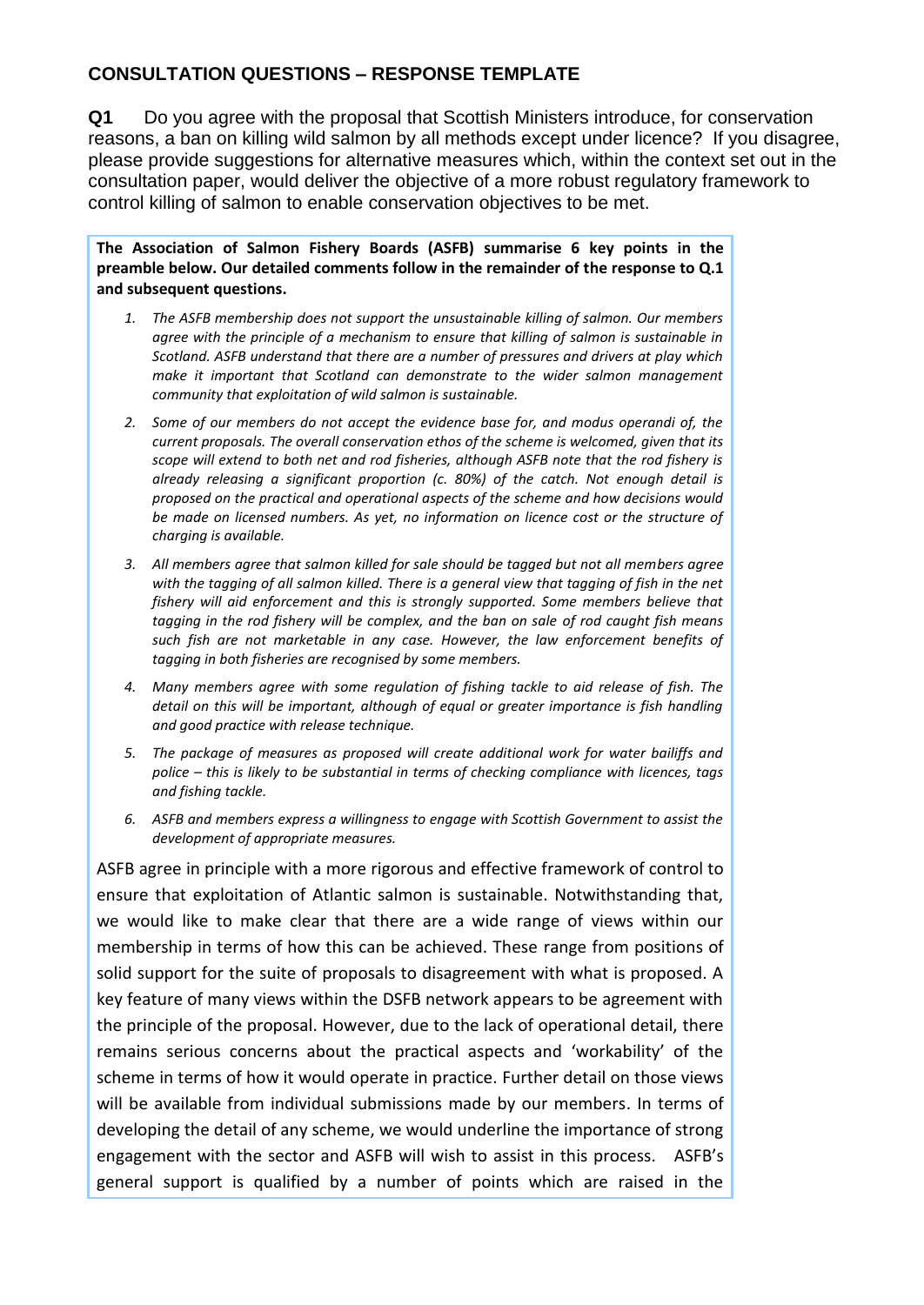remainder of this response.

An important aspect of any licensing system will be the approach and methodology used to determine what is a sustainable level of exploitation and how a single national licensing system can respond effectively at individual proprietor level. We note that applications are to be assessed with reference to a *'framework of policy drivers, legal requirements and the best available knowledge on stock levels".* Further clarity on the mechanisms underpinning these drivers would be helpful, and we hope that this will be forthcoming. The effectiveness and credibility of any scheme will be heavily reliant on the quality of the data and information which informs decisions on licensing. The need to establish reliable models for estimating carrying capacity and balancing this with estimates of abundance will be essential. We would therefore emphasise that any system must use the best available data to support decisions.

The information and mechanisms to support licensing decisions would have to be sufficiently sophisticated, flexible and responsive in their design and application to be capable of ensuring any permitted exploitation under licence can be applied at individual fishery level without compromising the ability of other fisheries to obtain a licence within reasonable timescales. Essentially, the scheme must not be based on a 'first come first served' basis but administered in a way that is equitable and fair to fishery owners, taking into account the conservation and management needs and balanced against the individual commercial aspects for fisheries who will wish to continue to permit sustainable exploitation of fish.

Implementation of a scheme will be much more complex for rod and line fisheries than for net fisheries. This is due to the potential number of licence applicants, wide variance in the way that rod fishery ownership is structured and the way rod and line fishings are organised between owners and tenants. This might be further compounded by the wide variety of ways in which fishing is let, sold and advertised. Additional complexity will result from any supporting regulations on angling tackle. It is assumed that there will be some form of administrative timescale and deadline within which all licence applications will be assessed and that this would allow sufficient time and scope for the licensing authority to determine what level of exploitation in a district is sustainable and how that will be balanced against demand for licences? In that respect, further clarity on the form and function of the scheme is essential.

**Sea trout** - There has been widespread agreement that should a workable licensing system be introduced, it must include sea trout. Some migratory fisheries rely principally on sea trout stocks and these are important resources both locally and nationally. Whilst one must accept that the value of using rod catch data as the only indicator for abundance is as limiting for sea trout as it is for salmon, the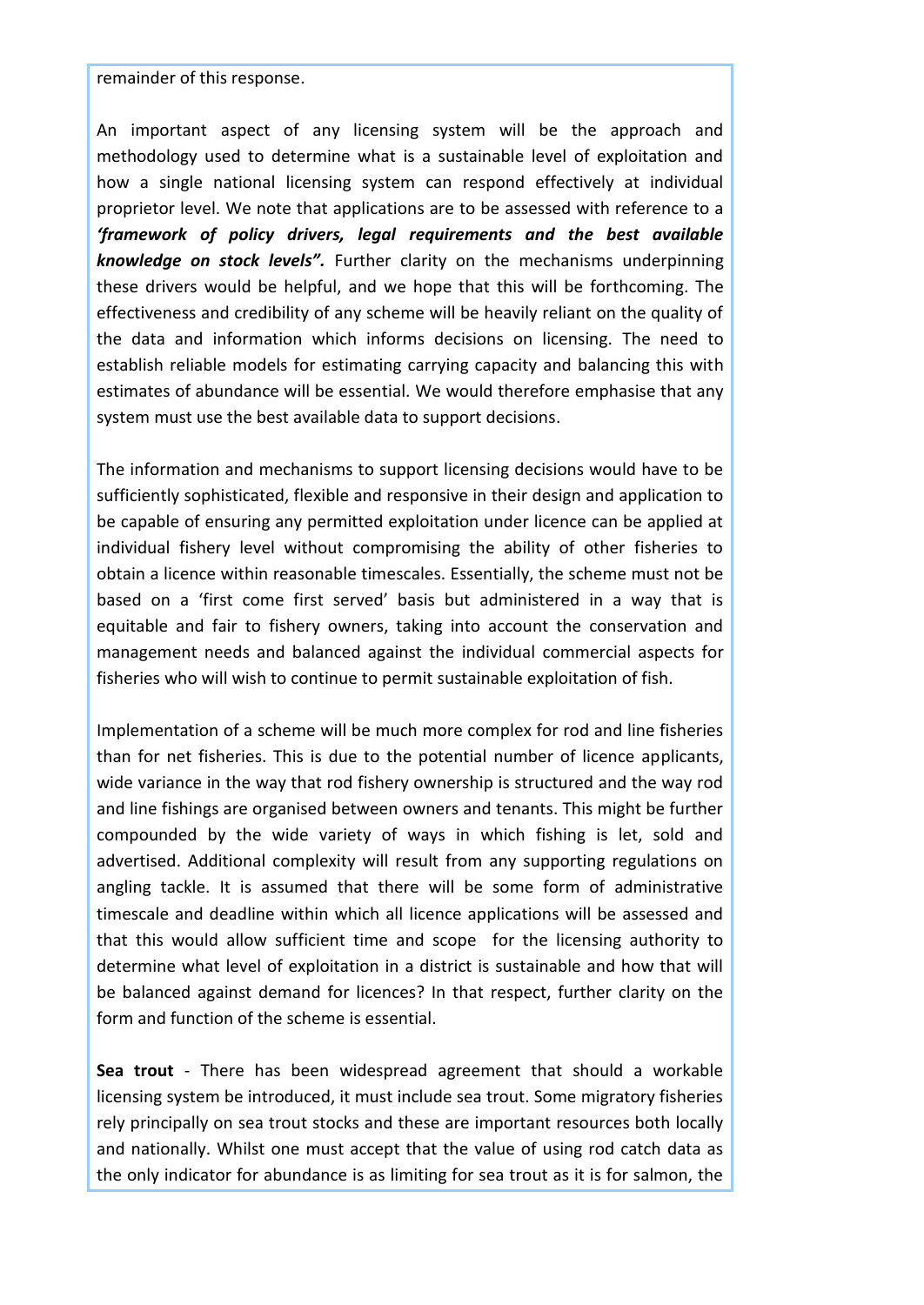long term time series of catch data does demonstrate decline in sea trout catches, and some locally acute reductions in catch.

**Salmon of farmed origin** - In terms of fish of farmed origin, it is recognised best practice that these fish are removed from the wild when caught, and this is supported by guidance on identifying these fish. Any new licensing and tagging provision should not reduce the capacity to do this.

**Q2** Do you agree with the basic outline of how the licensing system would operate? Please provide suggestions, and rationale, if you consider it should operate in a fundamentally different way.

Our assumption is the system would operate on the following basis:

- A clear application 'window' is identified prior to the licensing period for each year. The window should provide information on the expected determination date. We note that the application period is proposed to commence mid-October following the date new regulations come into force.
- The scheme should be made clear and accessible to all potential applicants, and we welcome the production of guidance notes. It is important that the system will be transparent, fair and easy to navigate, and allow all proprietors who wish to apply for a licence to kill fish to do so in a fair and equitable way within reasonable and well publicised timescales.
- Licences and tags, together with any associated conditions, should be issued to the applicant in good time to ensure that information for anglers can be communicated and organised in advance of letting arrangements.
- A standard form should be available in online or hard copy, with clear guidance. The onus would be on the licensing authority to demonstrate whether the number of tags requested was sustainable. We would expect that it would be not for the proprietor to provide evidence that it was
- We welcome the proposal that each licence granted would be issued with the requisite amount of tags. Each tag would be numbered/coded to relate to the same licence.
- Associated paperwork issued with the licence should include an addressed facility for return of unused tags.

ASFB produced a policy paper in 2011 on carcass tagging for net caught fish. This may offer further context in relation to operation of a scheme (albeit limited to the net fishery). A copy may be viewed **HERE** 

The consultation proposes that the licensing system will be a bipartite arrangement between individual proprietors and the licensing authority. There is no information in the consultation about the relationship between the relevant district salmon fishery board (DSFB, as local statutory management body) and the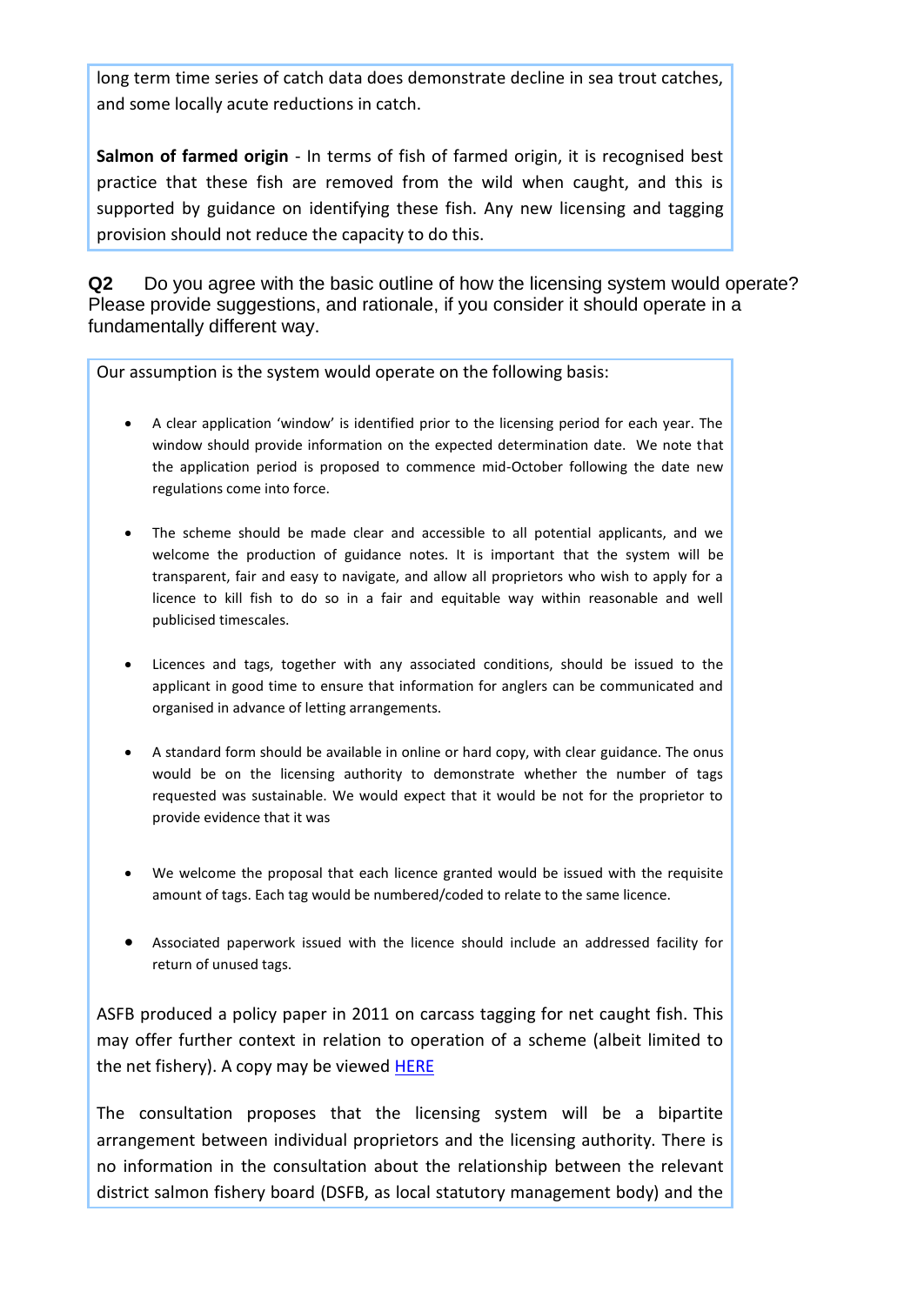licensing authority and applicant, and how information on licensing decisions will be discussed and communicated with the local DSFB. To that end, we note and welcome the statement at paragraph 4 of the proposals which confirm that the package is designed to complement other local, national and international management activities. It is strongly recommended that DSFBs are given early notification of licensing decisions. This is important because many DSFBs already promote and encourage voluntary conservation measures and the process should be able to ensure that licensing decisions do not disturb or compromise these arrangements. Good communication with DSFBs will help reduce this risk and ensure the licensing authority is able to take this into account when making decisions.

To make any scheme feasible in an operational sense, the overall framework should be simple and easily understood. An efficient and lean administration will help in keeping costs down for both the operation of the scheme and the cost recovery proposals which the sector would bear. In terms of cost recovery, we are unaware of the likely scale of costs for the scheme, and more information on this would be helpful. We would ask that all the options for reducing cost are explored, taking into consideration other schemes and services which Marine Scotland operate and provide. An additional consideration may be the effect of licence cost on catches – it is possible that there may be a risk in terms of the higher the cost of a licence, the greater the likelihood of applicants wishing to maximise the utility benefit of that licence. A low cost might reduce that likelihood, however if the best available information is used to determine sustainable exploitation limits, then exploitation within licensed limits should not be an issue.

**Q3** Do you agree that the ban on killing and associated licensing system for Atlantic Salmon should be accompanied by regulations prohibiting use of certain fishing equipment which is liable to cause greater harm to the fish? What other equipment, other than that set out at paragraph 24, do you consider should be included and for what reason (please provide evidence for your suggestions if possible)?

We agree that it is worth considering what types of fishing equipment might compromise the safe release of salmon. If there is evidence to suggest that particular types of equipment are harmful to fish, then consideration should be given to regulating these where justified. As a general point, we would not support the prohibition of any legal fishing *method* per se. All methods (fly fishing, bait fishing and spinning) can potentially damage fish, but with certain modifications to existing tackle and equipment, or use of alternative tackle and equipment (predominately hook type, number or position) this risk can be reduced.

In terms of specific types of equipment, we are aware of some limited studies which identify particular types of tackle which may be damaging in the context of fishing for Atlantic salmon. These indicate that certain types of hook size and configuration and the use of barbed hooks may cause some impact. Some studies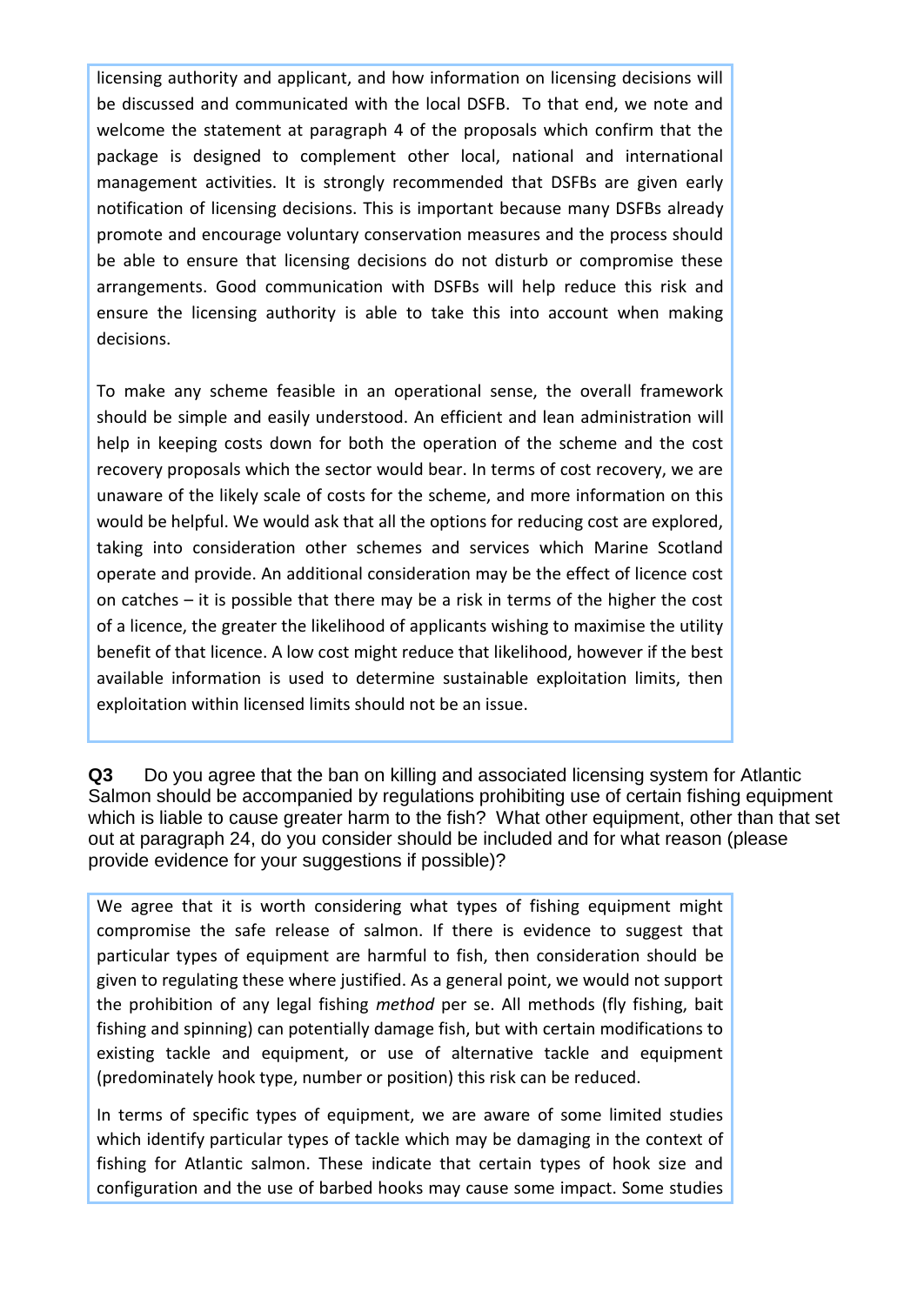have found that fish captured on barbed hooks had marginally higher mortality than those captured on barbless hooks.  $1$ 

There appears to be some common views (but not universal) that there could be a case for:

- prohibiting lures incorporating more than one hook (ie 'rapala' type lures),
- Prohibiting barbed hooks
- Prohibiting treble hooks
- Stipulating circle hooks for bait fishing

Further thought should be given to the above; there are likely to be issues associated with each, and there are likely to be many anglers who have significant amounts of flies and lures which would require at the very least modification or replacement.

The lack of an industry standard size for hooks would require further investigation if a regulation on size is considered.

ASFB will continue to support and encourage the use of education and promotion of best practice in terms of fish handling. The adoption of good technique in terms of playing, landing and returning fish can arguably be as important, or more so, than the type of terminal equipment and tackle used. We would encourage further educational and promotional activity such as that outlined [HERE.](http://www.asfb.org.uk/wp-content/uploads/2015/04/CR-leaflet-2013.pdf)

Adoption of good practice is essential insofar as there is evidence to suggest that other factors can have a bearing on the survival rates of fish that are released. It is noted that minimum air exposure, low to moderate water temperatures, short playing time and careful handling most likely contributed to high survival following release. Using appropriate tackle can aid careful, quick and efficient unhooking of fish and will play a part of successful release.

**Q4** Do you agree that a carcass tagging scheme be made as an integral part of the licensing system to aid compliance? If not, please provide suggestions for methods of ensuring compliance with licences and their conditions.

There is strong support for carcass-tagging for net caught fish across much of our membership. Tagging of net caught fish would simplify enforcement of this fishery, and close a gap that can be exploited to expose illegally caught fish for sale. Carcass tagging in the rod fishery is also supported, but not universally. ASFB recognise that tagging of fish in the rod fishery will assist with enforcement. The ban on sale of rod caught fish removes the marketability of fish from that fishery. Our general support is qualified by the key points we raise under question 1 in relation to licensing.

l <sup>1</sup> Survival of wild Atlantic salmon (Salmo salar) after catch and release in three Irish rivers (Patrick G Gargan, Trevor Stafford, Finn Okland and Eva B. Thorstad)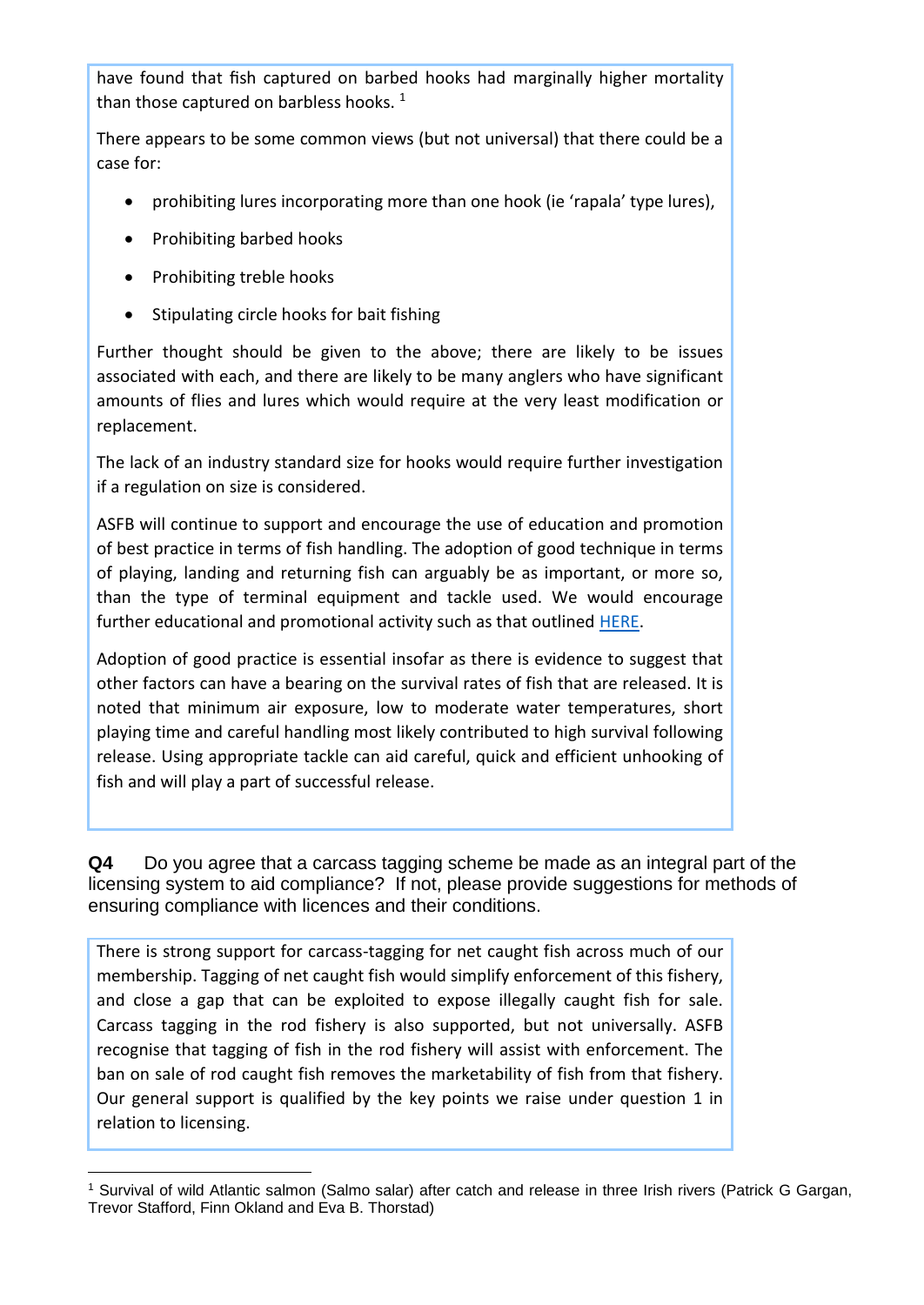To be effective and enforceable, any tags would have to be numbered, nontransferrable and identifiable with the relevant licence holder – we welcome the confirmation in the proposals that this will be the case. With the concept of what will effectively be a permissible catch or 'quota', this raises concern that this might encourage increased exploitation (with tags effectively signifying a 'bag limit'), however if the system is capable of determining that that is sustainable, then that should be reduce any concerns. Again, the role of local management performed by DSFBs will be important in ensuring that any licensed exploitation does not compromise existing voluntary conservation measures.

**Q5** What do you consider the main impacts of the package of measures to be? Where you are commenting on the proposed ban and associated licensing scheme, please identify whether the potential impact is a result of the principle of having a more robust regulatory system in place or is more connected to the potential decisions that might be made by the licensing system. Please provide any evidence that you consider should be included within the Business and Regulatory Impact Assessments that will be completed alongside the legislation required to deliver the package of measures. The BRIA helps us to use available evidence to find proposals that best achieve the policy objectives while minimising costs and burdens. It also ensures that any impact on businesses, particularly small enterprises, is fully considered before regulations are made.

A number of comments have been raised with us which highlight some potential impacts, mainly as a result of having a system in place which will require increased servicing and costs.

Any new regulatory system will have financial resource implications for boards and their enforcement staff. There will be a significantly increased requirement for enforcement due to the need to inspect licence details, tags and carcasses, whether that is via Police Scotland or Water Bailiffs. Should further regulations on tackle and equipment be introduced to support the scheme, then we would envisage a significant increase in activity given that detailed inspections of individual tackle will be required to ensure compliance.

Given the proposed national scope of the measures, there will be a requirement to raise awareness of any new offences, and ensure enforcement personnel are trained to a satisfactory level to ensure that enforcement and detection of offences is effective. It is expected that there will have to be an increase in operational activity to make the system effective, although it is impossible to quantify the step change.

More widely, concerns have been expressed that there will be increased costs and increased administrative burdens borne by a range of interests in the sector. For fishery owners, this will include the licence fee itself and administrative burdens associated with licence applications, allocation of licences and allocation of tags. This burden is likely to be more pronounced where fisheries are managed on a more 'open' basis and represent wider angling groups. This could include ownership vested in local authorities, angling clubs, associations and syndicates and where there is likely to be much more work involved in dealing with a greater